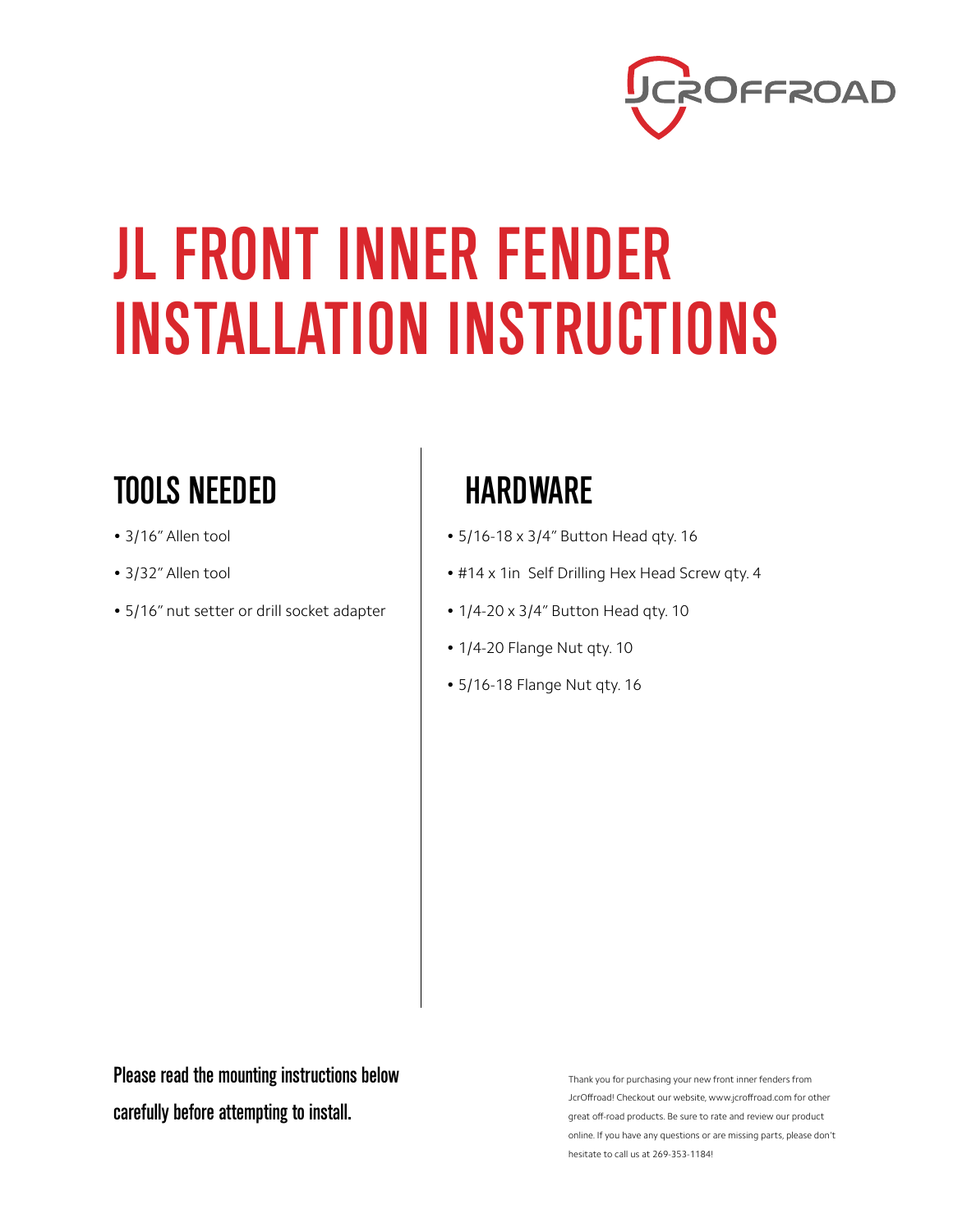Remove the 6 clips on top of the factory grill using a dash tool. Once you remove these clips, you can pop out the bottom part of the grill that is held in by 2 flips on the backside.

1



 $\,2\,$  Next we will install the panel to the inner fender. Use 5 1/4"-20 bolts to secure the panel to the inner fender. Loosely install the bolts with a flange nut, then tighten them all down with a 3/32" allen.

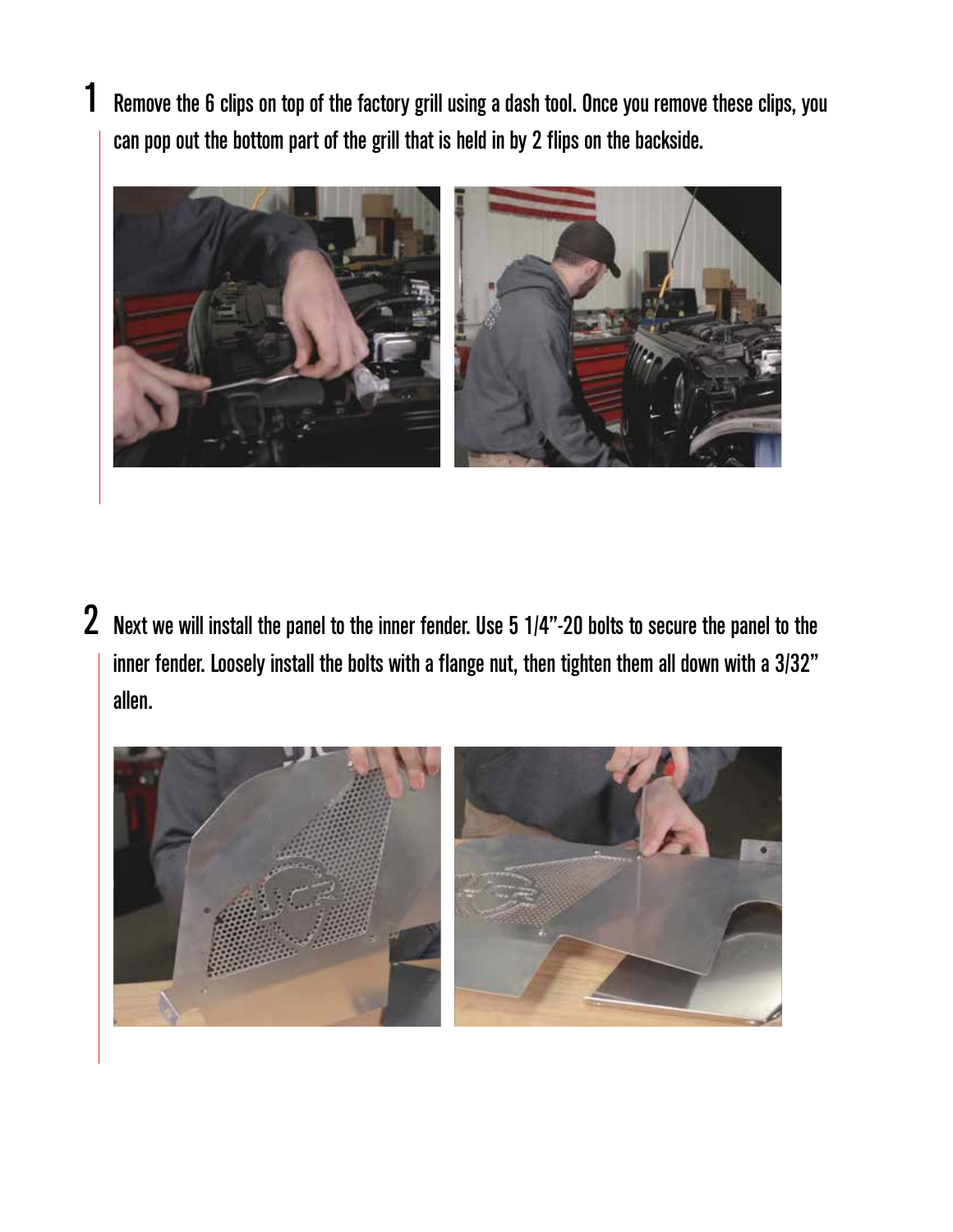$\bf 3$  Next, install the other 2 panels on the opposite side of the main panel. Use the 5/16" button head bolts to secure these 2 small panels to the main panel. The triangle panel will be mounted underneath the main panel using 2 bolts, while the other panel will be mounted on the side of the main panel using 4 bolts. Use a 3/16" allen to tighten the bolts.



4 If you have NOT purchased our front fenders, you will need to do the following steps. Remove the wire loom (picture A) from the bolt hole (picture B) then open up the bolt hole to a 5/16". You will also need to open up the bottom bolt hole to a 5/16".

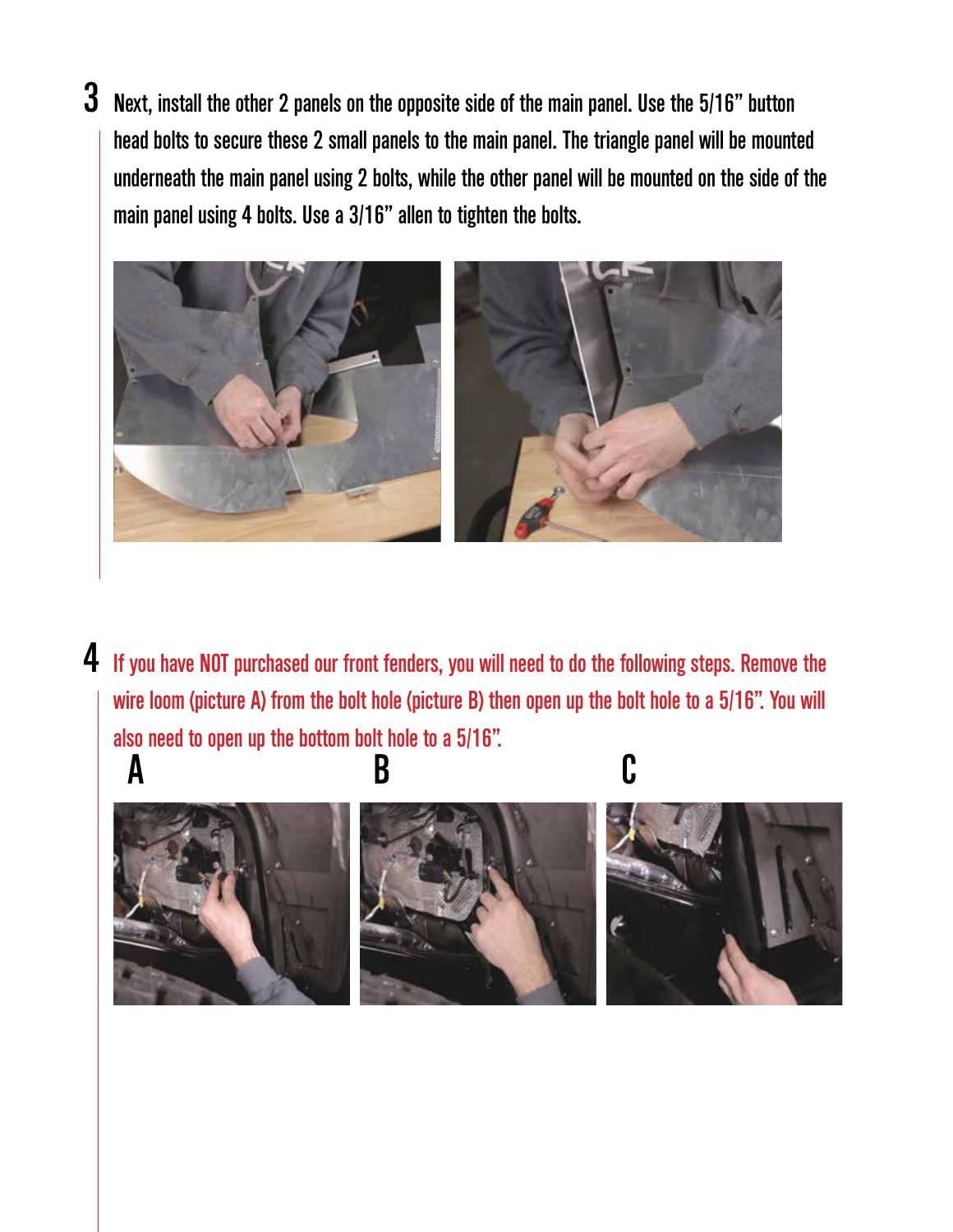Install the filler panel to the back side of the body using a 5/16" bolt. Once the filler panel is installed, we can now install the main panel. Start with the lower right bolt hole that we drilled to a 5/16".



Next we will bolt the top of the main panel to the bracket we installed from the front fender installation. If you did NOT purchase our front fenders, we have included a self-tapping bolt you can use to bolt the panel to the crossmember. Make sure the bolt hole is centered in the crossmember. Next we will bolt the left side of the panel to the bolt hole that is already there. We will need to remove the panel and open the hole up to a 5/16" (If there is NOT a hole there on your jeep you will need to mark and drill a hole to bolt the left side of the panel).



After you drill the hole, you can reinstall the inner fender.